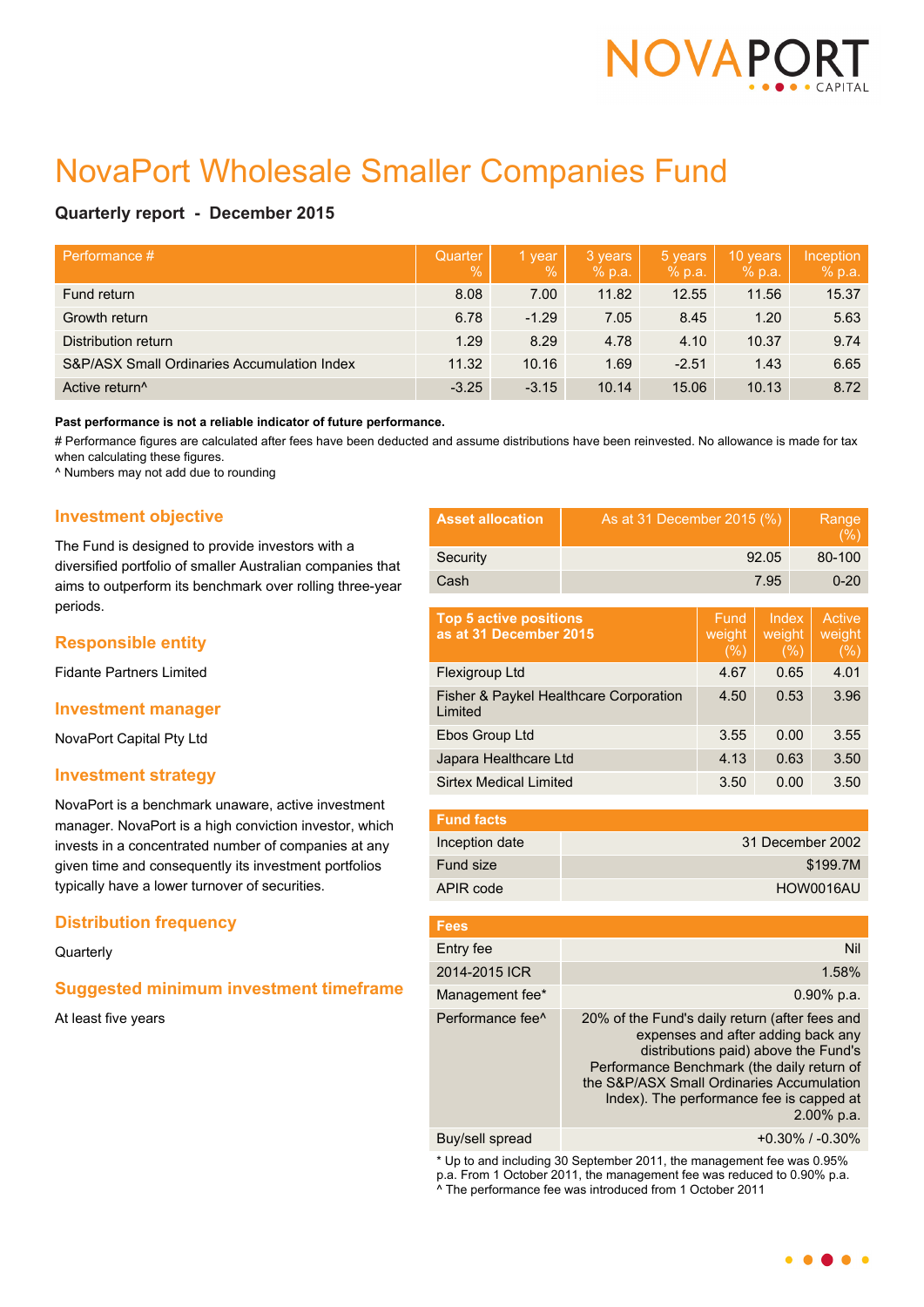# **Sector exposure as at 31 December 2015**



# **Market overview**

The S&P/ASX Small Ordinaries Accumulation Index finished 2015 strongly, up 11.32% over the December quarter, making it easily the best quarterly performance in over two years.

Part of the reason for such a strong performance was the material positive contribution by both the industrial and resources sectors. Recent experience has shown divergent returns between these two sectors which has impeded strong returns at the aggregate level. Small industrials were up 11.92% over the last three months of the year while resources were up 7.18%.

Global news flow was dominated by commentary and conjecture regarding the US Federal Reserve's first increase in interest rates as unprecedented monetary stimulus in place since 2008 in the form of ultra low interest rates is unwound. The performance of major stock indices around the world over December would suggest investors adopted a sanguine perspective (when the rate increase was confirmed) taking the view an increase in US rates reflects an economy that is finally on a sustainable path to growth and no longer in need of emergency stimulus.

In Australia, the Reserve Bank of Australia (RBA) continues to hold rates steady as evidence, while not overwhelming, reflects an economy that is slowly making the transition from being overly reliant on the resources sector for growth. Income growth remains weak, however low unemployment, buoyant house prices, low interest rates and petrol prices as well as a weaker Australian dollar continue to act as supportive drivers of an economy that is still growing, albeit slowly.

# **Fund performance summary**

The S&P/ASX Small Ordinaries Accumulation Index returned +11.32% for the quarter. The Fund underperformed the market and delivered a +8.08% return over the quarter.

# **Performance of key securities**

## **Key contributors**

| Security name                                  | Sector                        |      | Active weight %   Value added % |
|------------------------------------------------|-------------------------------|------|---------------------------------|
| Flexigroup Ltd                                 | <b>Financials Ex Property</b> | 4.01 | 0.68                            |
| Fisher & Paykel Healthcare Corporation Limited | <b>Health Care</b>            | 3.96 | 0.66                            |
| <b>Technology One Limited</b>                  | Information Technology        | 1.80 | 0.35                            |